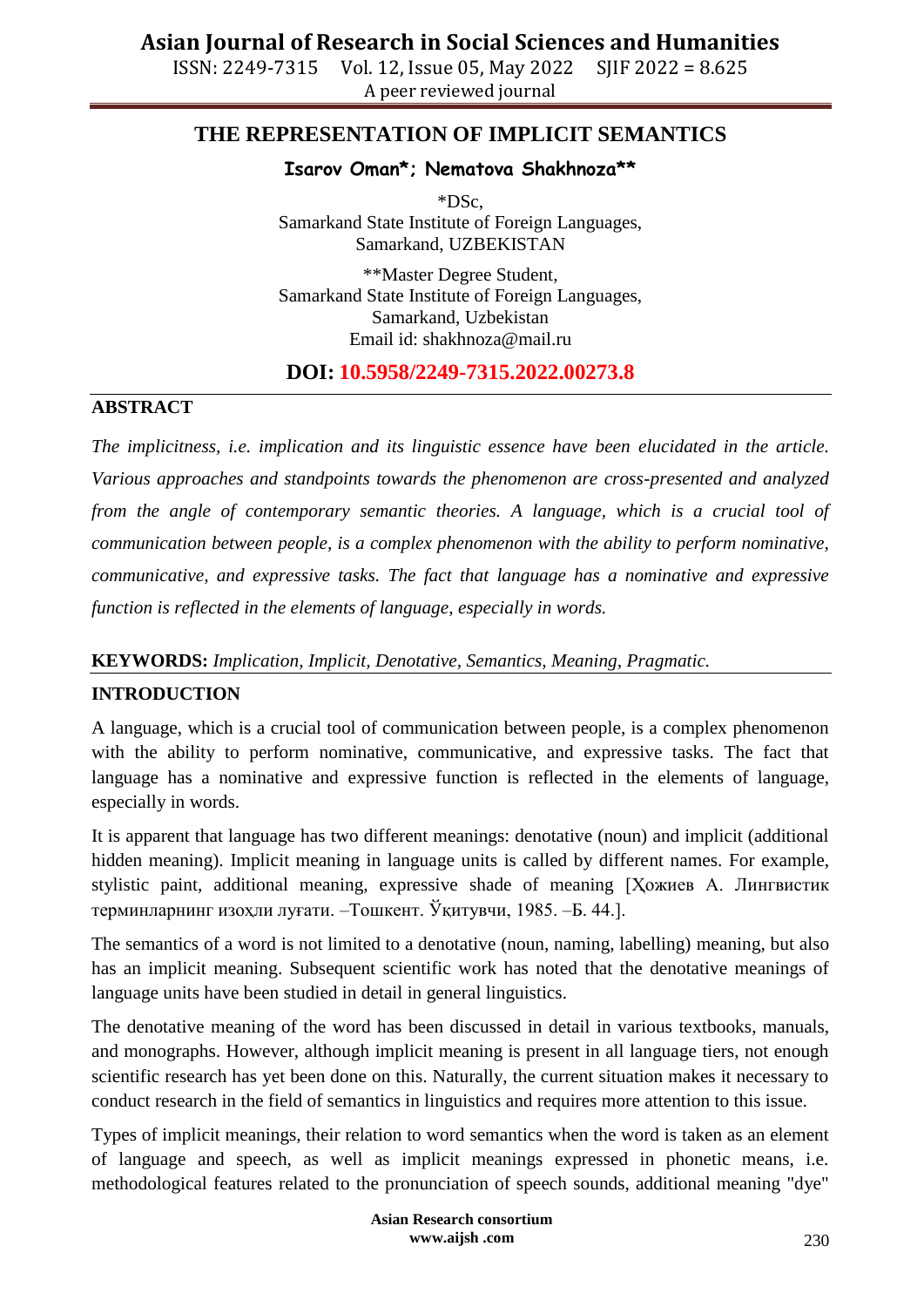## **Asian Journal of Research in Social Sciences and Humanities**

ISSN: 2249-7315 Vol. 12, Issue 05, May 2022 SJIF 2022 = 8.625 A peer reviewed journal

expressed in super segment phonetic means and implicit a number of issues, such as the study of meanings, have not yet been sufficiently studied in linguistics. There are differing views on this, with some scholars arguing that the implicit meaning of a word is not a component of word semantics, while some linguists consider implicit meaning to be one of the direct components of the semantic structure of a word  $\Gamma$ овердовский В.И. История понятия коннотации // Филологическое науки. –М.: 1983. –№2. –С.81-86].

There is also the view that implication is part of the pragmatics of speech. In the scientific literature, however, there are definitions of "implication attached to denotation," "the expression of the implicit meaning of a language unit, and the additional semantics that surround it."

Implication is a semantic existence that is part of the semantics of language units and expresses the emotionally assessed and methodologically defined attitude of the subject of speech [Лингвистический энциклопедический словарь. –М.: СЭ. 1990. –С. 236]. A similar kind of pragmatic assessment is taken into account in the study of implication in linguistics. In our view, pragmatic information, which has a constant (stable) state in language, is of linguistic interest. Based on this view, pragmatics refers to the evaluation of the following three things embodied in a linguistic unit by the speaker: the being that is the subject of the information, the content of the information, and the addressee [Апресян Ю.Д. Коннотации как часть прагматики слова. Избранные труды. –М.: 1975. –С. 146.].

Academician V.V.Vinogradov notes that there is real pragmatic information in different units of language. "Pragmatics is an event or object, and the word also means its connections and relations in a dynamic whole, in a historical being. It reflects an understanding of "a part of being" and the relationship of that part to other elements of that being. It reflects how the relationship was and is being understood by society and the people at a particular time." [Виноградов В.В. Избранные труды. Лексикология и лексикография. –М.: 1977. –С. 223].

It is worth noting the difficulty of determining the first use of the word implication as a term in linguistics. However, it can be said that in the middle of the 19th century the term "implication" was used in the English lexicographic literature related to the theory of synonymous dictionaries and the practice of their creation. At that time, the term implication had two different meanings. First, implication is considered to be an "additional" (modal, emotionally-expressive) element of lexical meaning that is included directly in the interpretation of a word. Second, implication is understood to be the legitimate evaluation of an object and another object of being. It turns out that this assessment is not directly included in the lexical meaning of the word. By the twentieth century, it was discovered that the word implication had several other meanings (interpretations) in addition to the meanings discussed above. As a result of these comments, various definitions have been given to the term implication. For example, implication has the opposite meaning to denotation (logical philosophical view); implication - the syntactic valence of a word (psycholinguistic view); implication - a figurative meaning based on figurative elements (elements); it is noted that implication is an optional, additional secondary (optional) element of lexical meaning.

Such a difference in the term is clear from a historical point of view, the reason being that the term occurs within different disciplines. Although interest in the implicit aspect of linguistic units has increased in recent years, the concept of implication has been interpreted differently within

> **Asian Research consortium www.aijsh .com**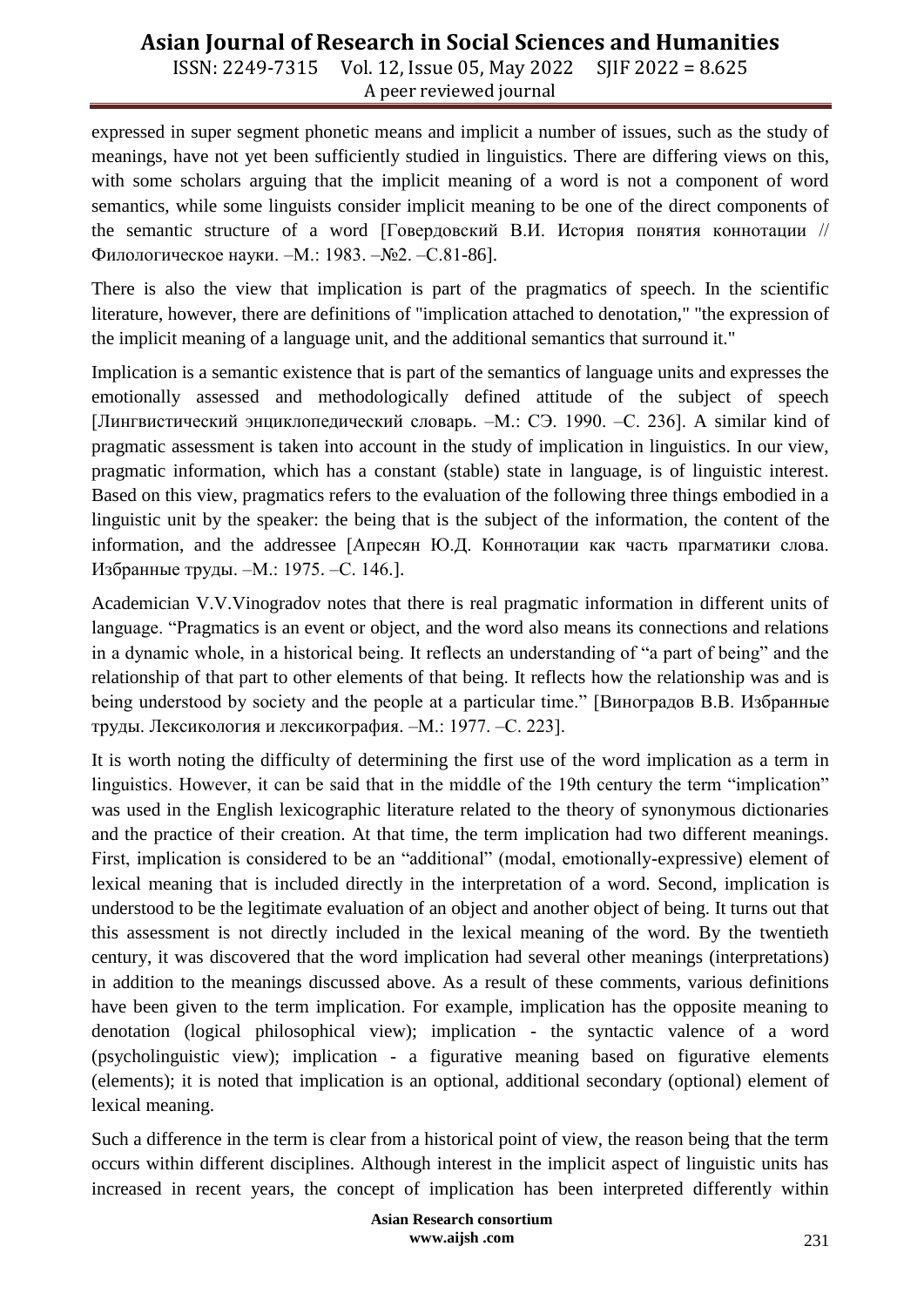# **Asian Journal of Research in Social Sciences and Humanities**

ISSN: 2249-7315 Vol. 12, Issue 05, May 2022 SJIF 2022 = 8.625 A peer reviewed journal

different disciplines. In particular, in methodology, implication is considered as a methodological meaning and is studied by connecting it with emotional paint [Виноградов В.В. О теории художественной речи. -М.: 1974. -С. 105.].

In translation, implication is seen as a pragmatic meaning. Semanticists who study meaning in a systemic aspect evaluate implication as an expressive dye, an emotional expression. In psychological research, however, implication is approached as semantic associations. No matter how one evaluates this term, its main function is the function of influence, which is directly and continuously connected with the pragmatics of speech. This effect occurs in the process of conveying to the addressee how important the expressed idea is to the speaker. The attitude of the speaker, who is the subject of the speech, to the being is an evaluative attitude, in which it is important to evaluate who is what, why, in what position.

It is much more complicated to comprehend the preservation of the meanings enumerated above in the field of linguistics, for almost all meanings of the term implication there are detailed logically clear and complete concepts in modern linguistics. That is, the scope of modality, the evaluation component, the semantic-syntactic valence, and so on. In this case, the term implication leaves only one meaning (explanation), which is the legal assessment of the object of existence, which is the name of the given word.

In general, the study of the semantic structure of words implies the existence of two types of implications: inherent (within a word) implication - an implicit meaning inherent in a word taken out of context, and adgerent implication - an implicit meaning formed in a particular context. In any implicit expression, certain semantics specific to the denotative meaning are preserved. The speaker refers to this sema (sign) in expressing his pragmatic purpose. For this reason, the denotation subject performs the function of evaluation and understanding. The subject of implication, on the other hand, performs three tasks: comprehension, pure evaluation, emotional classification, that is, a task related to personal pragmatic activity. Therefore, implication is required to be treated not as a simple unifying ring, but as a means of connecting objective and subjective phenomena on the basis of all meanings of a word (and other linguistic units). This is because in any implicit expression, a certain sign (sema) specific to the denotative meaning is expressed.

#### **REFERENCES:**

Апресян Ю.Д. Коннотации как часть прагматики слова. Избранные труды. –М.: 1975. –С. 146.

Виноградов В.В. Избранные труды. Лексикология и лексикография. –М.: 1977. –С. 223.

Abdullaeva F.B., Isarov O.R. Theoretical and Practical Issues of Technical Terminology // Mental Enlightenment Scientific-Methodological Journal. - 2019. - Т. 2019. - №. 1. - P. 8.

Говердовский В.И. История понятия коннотации // Филологическое науки. –М.: 1983. –№2. –С.81-86; Неъматов Ҳ., Бозоров О. Тил ва нутқ. –Тошкент. 1993. –32 б.

Isarov О.R. The subordinate clause of time in light of functional-semantic category of taxis.

Исаров О.Р. Полипропозитив таксис структуралари: модус ва диктум референцияси //вестник каракалпакского государственного университета имени бердаха. – 2012. – Т. 15. –